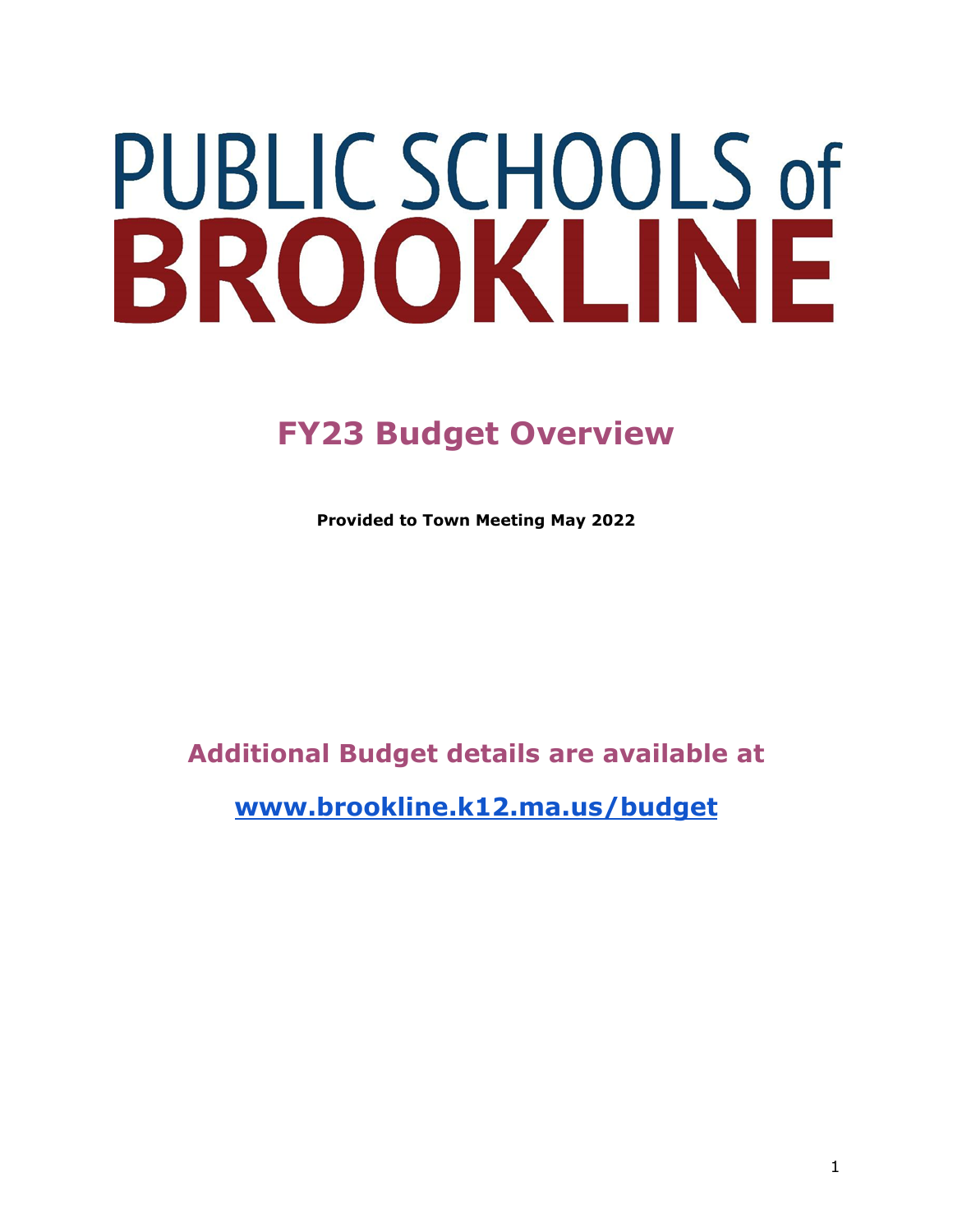## **PSB Budget Overview**

The PSB budget request for this year is \$128,618,282. Of this, \$128,098,883 is for the schools, and \$519,399 is for Town needs, principally funds for the Building department to maintain school facilities. \$125,118,282 is Town revenues, and the balance, \$3,500,000, is from one-time ARP funds.

The preliminary PSB budget request was \$130,619,874, entirely for the schools. During the February-April 2022 period, PSB refined its budget request, ultimately identifying \$2,520,991 in expense reductions. The largest share by far of the reductions (\$1.8M) was 24.0 FTE in personnel. A full breakdown of the costs is provided in the table at right.

#### PSB (March 2022) - Use of Funds

| <b>FY2023 Preliminary Request</b>                      | \$130,619,874 |
|--------------------------------------------------------|---------------|
| <b>Partial deferral of Identified PSB needs</b>        | ( \$420,991)  |
| <b>K-8 Classroom Section Adjustments</b><br>$(n=12+2)$ | (\$1,050,000) |
| <b>Services Adjustments (Financial, Legal)</b>         | (\$200,000)   |
| <b>Materials Adjustments (Science)</b>                 | (\$100,000)   |
| K-8 Further Adjustments (n=9+1)                        | (\$750,000)   |
| FY2023 Request as of March 24, 2022                    | \$128,098,883 |
| <b>Building Department Allocation</b>                  | \$519,399     |
| FY2023 Request as of April 27, 2022                    | \$128,618,282 |
|                                                        |               |

## *What does this budget enable?*

- Carrying forward established PSB programming no programs removed at **less than 3% growth from previous year** (see chart next page.)
- Increasing investments in curricular materials/resources
- Investing in early education (1st grade classroom para support), and one additional staff in each of Educational Equity, and English Language Learners offices
- Continuing to support the pandemic social emotional and academic needs of students: maintain student adjustment counselors (social workers)
- Student-teacher ratios on par with pre-pandemic (based on projected enrollment)
	- Pre-K, high school enrollment higher than pre-pandemic
	- K-8 enrollment trending up, but classroom reductions expected from 270 (pre-pandemic) to 237 (projected).
	- **○ PSB has budgeted for 92% of prepandemic educators, for a projected 93% of prepandemic enrollment.**
- Maintaining healthy classrooms and buildings
- Continued summer programming
- Ensuring innovative instructional practices, alignment with updated state standards and current research-based best practices
- Maximizing operational and financial efficiencies
- Developing a Strategic Plan for launch in FY24

#### *What does this budget not solve?*

- Reducing K-8 sections (1) reduces the ability to manage enrollment uncertainty (PSB's greatest risk), (2) reduces capacity for pandemic recovery (class size average returns to pre-pandemic), and (3) means staffing reductions cannot be managed solely by attrition.
- This budget does not address the ongoing mismatch between revenues and expenses, which was exacerbated by the FY22 budget being level-funded. If the FY22 budget had increased by 3% instead of 0.3% (purple circle, chart next page), the \$3M structural deficit that is being funded using ARP monies simply would not exist. This budget also relies on \$1M of one-time federal ESSER funds (shown in red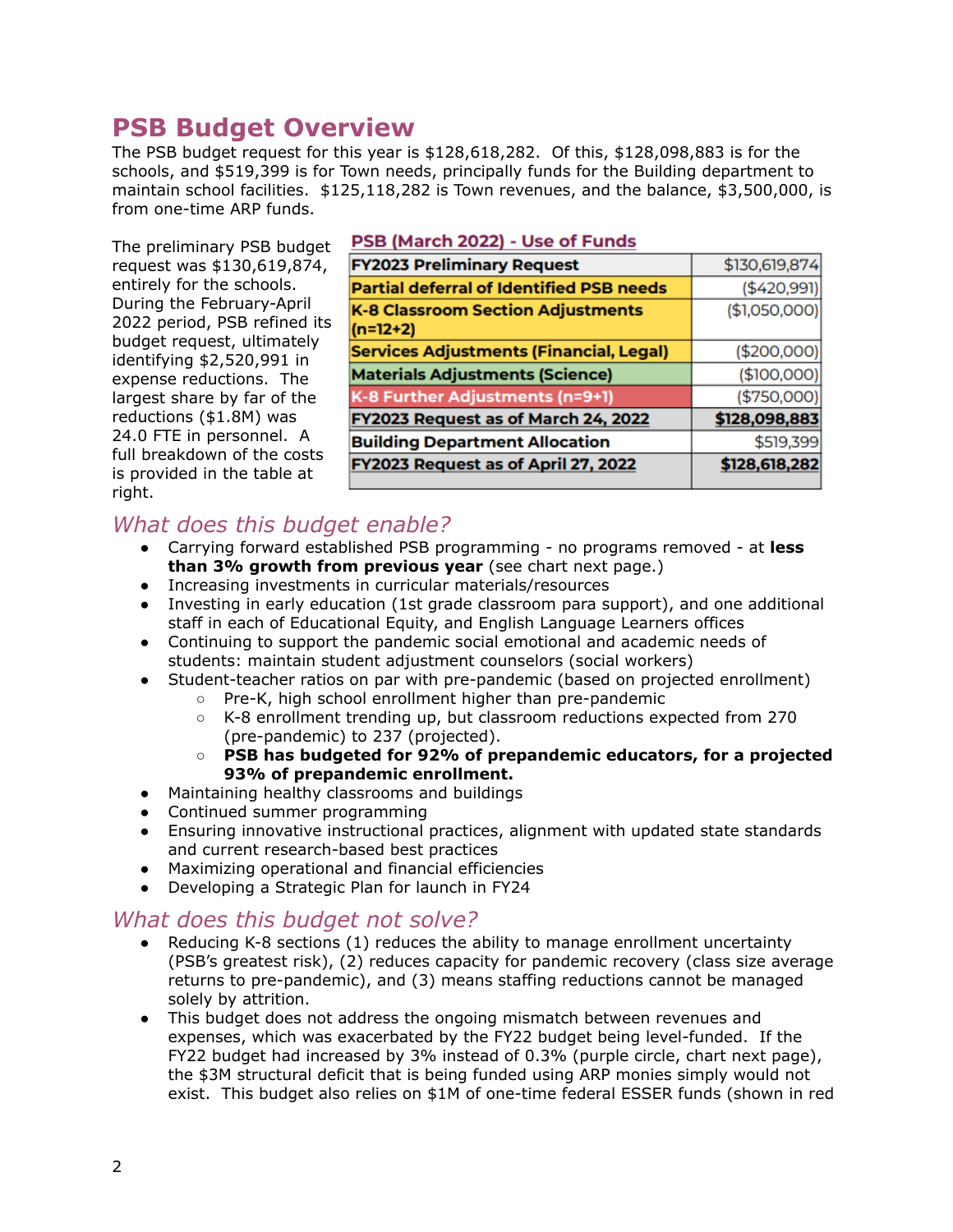#### on chart). In all, there is \$4M of one-time federal funds supporting next year's budget which, barring some unforeseen change, will not be available to PSB in FY24.



Operating Budget Actual FY20-22, FY23 as of 03/24/22, Proj FY24

## **PSB Budget Drivers**

### *Budget History and Background*

The 2018 Override Study Committee report said: "Brookline is experiencing a long-term mismatch between expenses and revenue. The School budget pressure that Brookline has experienced in recent memory is a symptom of a larger problem that Brookline, and similarly positioned Massachusetts cities and towns, needs to respond to holistically. In brief, the expenses necessary to operate local government are increasing faster than combined tax and non-tax revenue. Put bluntly, this structural deficit has been recognized in prior Override Study Committee reports and the Town has implemented a number of strategies. Despite the Town's best efforts including strategies to enhance the commercial tax base, the structural deficit remains." (P. 6) Indeed, the 2018 override was intended to provide funding for FY19-21, after which time "shortfalls are projected in the municipal and school budgets beyond FY21 that will require further action." (P. 39). Because no further action for FY22 was taken, and because funding received from the Town was near-level from FY21, PSB identified efficiencies and used one-time funds to fund its FY22 structural gap. For FY23, PSB identified efficiencies as described above, but these were insufficient to offset the structural deficit.

## *Expense Drivers and Trends*

#### **Enrollment**

Enrollment continues to be the largest, most dynamic challenge for PSB to manage and forecast. PK-12 enrollment has gone from 7777 (pre-pandemic in Oct 2019) to 6891 (Oct 2020) to 6929 (Oct 2021). The reduction is entirely in K-8; both Pre-K and BHS have increased from pre-pandemic enrollment (see table). Enrollment remains volatile. A few reasons for this include:

|                        | 19-20           | $20 - 21$ | $21 - 22$ |
|------------------------|-----------------|-----------|-----------|
|                        | (Oct)           | (Oct)     | (Oct)     |
| РK                     | 252             | 153       | 255       |
| K-8                    | 5442            | 4703      | 4587      |
| 9-12 & SP              | 2083            | 2035      | 2087      |
| Total                  | 7777            | 6891      | 6929      |
| K-8 sections           | 270             | 270       | 258       |
| K-8 avg/sec<br>(range) | 20.2<br>(14-26) | 17.4      | 17.8      |

- International travel challenges
- Deferred program acceptance for medical and academic positions
- Financial constraints, including housing costs and rising mortgage rates
- The current political environment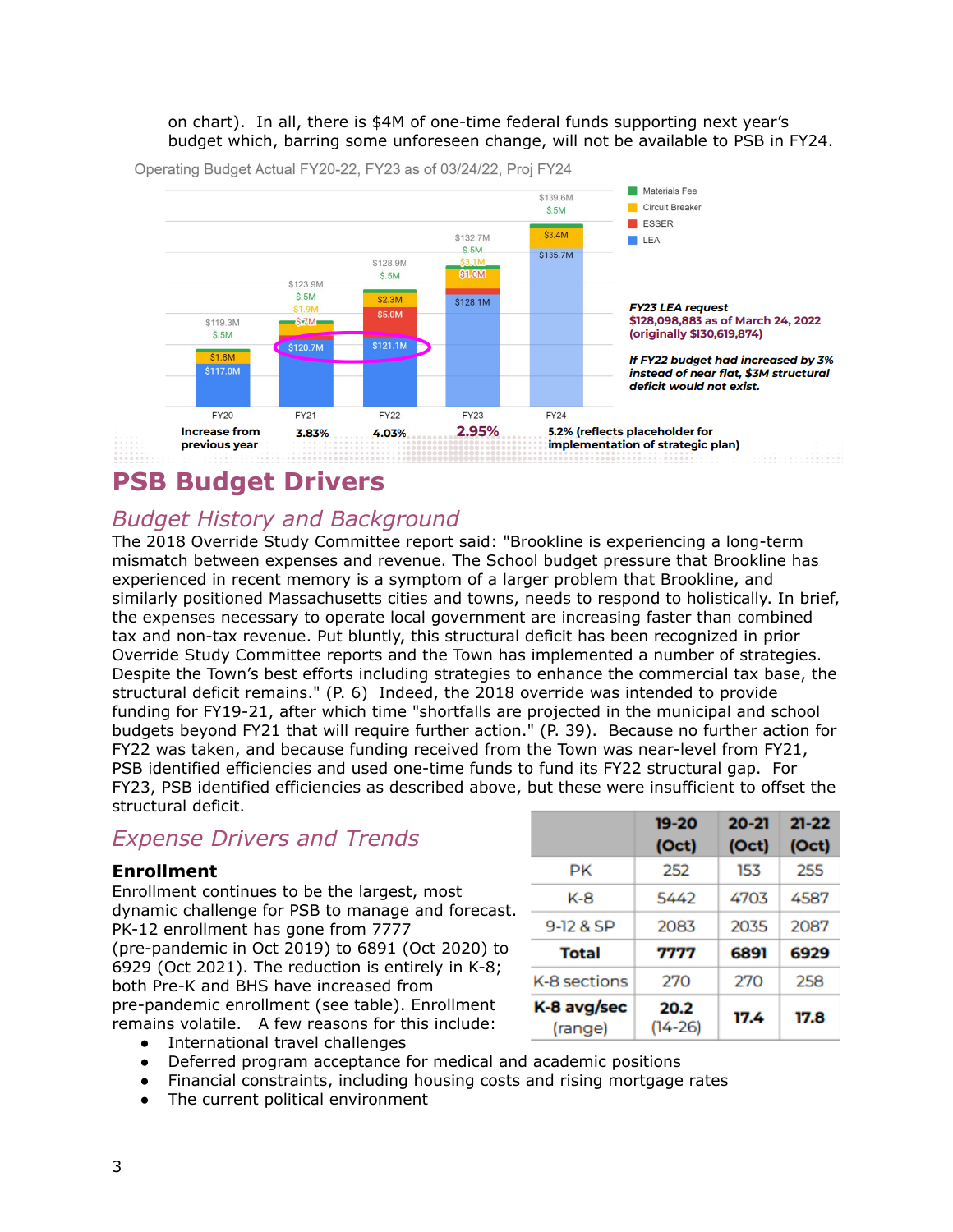#### **FY2023 Enrollment Range Forecast**

Given these uncertainties, similar to the FY2022 budget season, the district has determined a range of enrollment will better serve us in budgeting and planning. The range is created by using prior-year forecasts and historical data. This "Cone of Uncertainty" allows for PSB to plan for best-guess forecasts while also remaining sufficiently staffed to respond to a larger number of students if they enroll.

The three points forming the range are:

- Low: FY2023 single point projection.
- Mid: FY2023 single point projection + average of three enrollment indicators
- High: Cropper/McKibben forecasts

Please see the enrollment report on  $p9$  of the FY23 revised budget book<sup>1</sup> for details on the methodologies of each of these.



#### **PSB Actual vs Enrollment Range**

#### **Contractual Obligations**

Contractual obligations represent the largest routine expense driver: staff salaries are 87 percent of the budget, and 95 percent of staff are unionized. In particular, teacher salaries are a key cost driver: the teachers unit contains 66 percent of staff. Teacher salaries increase based on a cost of living adjustment that is bargained, in addition to "steps", which are built-in pay increases most teachers receive. Contractual obligations bargained under this pay structure routinely grow by a larger percentage than revenue, driving the structural deficit. The negotiation of collective bargaining agreements with the Brookline Educators Union (BEU) is therefore critical, particularly with the teachers unit (as noted above, 66 percent of staff) and the paraprofessional unit (20 percent of staff.) In spring 2021, PSB successfully negotiated a collective bargaining agreement with the paraprofessional unit for 2020-2023. In May 2022, the district and BEU tentatively agreed to contracts for teachers and mid-level administrators (another 3 percent of staff). The agreement for the period 09/01/20-08/31/23 includes a 6% increase in all wages and stipends. The backpay for 2020-2021 (1%) and 2021-2022 (2.5%) was allocated in the budgets for those fiscal years; the 2.5% increase for 2022-2023 was included within the salary projections. **Therefore**

<sup>1</sup> https://www.brookline.k12.ma.us/cms/lib/MA01907509/Centricity/Domain/51/ PSBBudgetBook1.1FINAL-min.pdf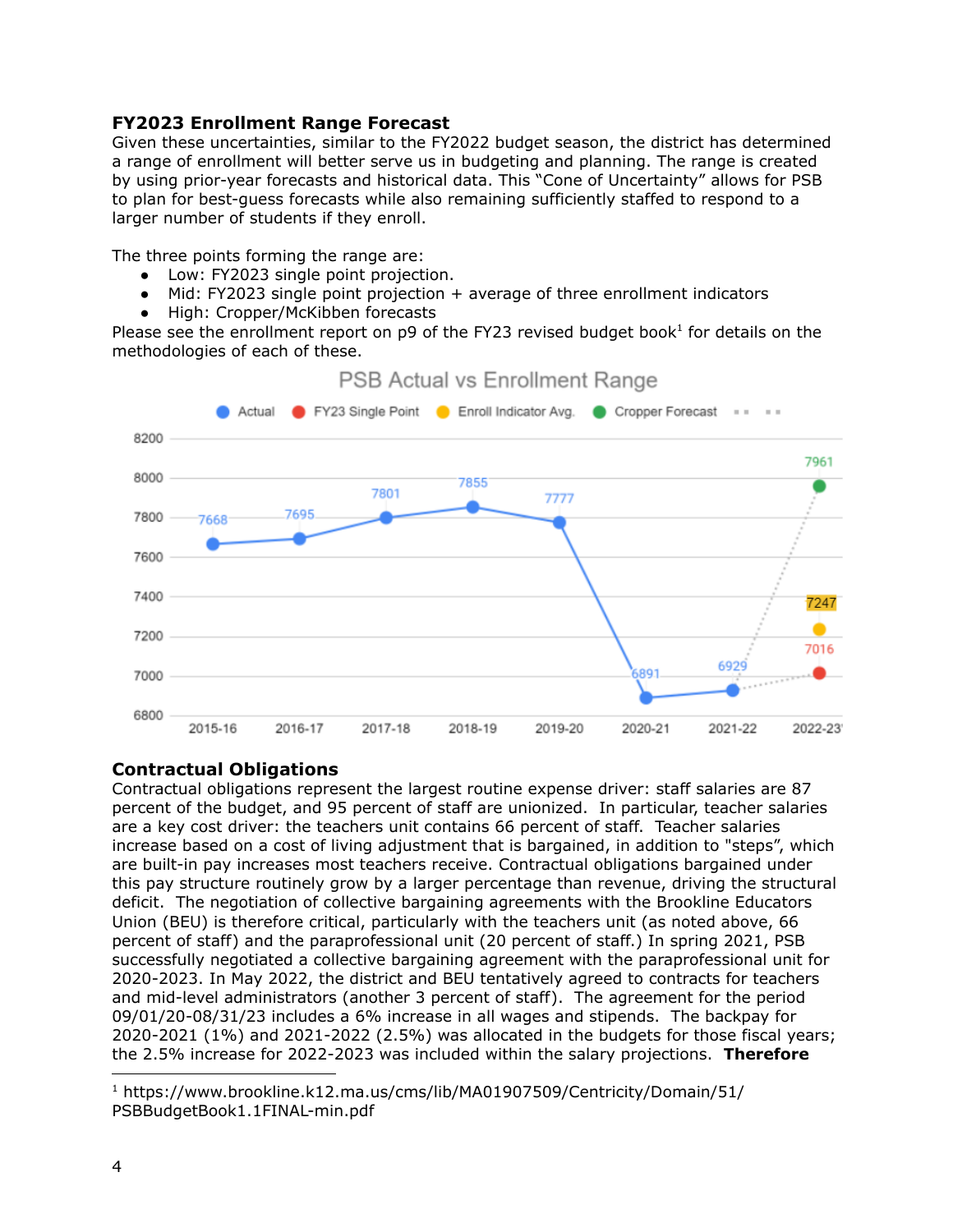#### **there is no additional projected budget demand beyond the current revenue**

**allocations for FY23.** Other unions working in PSB include AFSCME (custodial, food service) and BESA (secretarial); secretarial contract was fully executed year through FY24; food service has a tentative agreement to be ratified later in May, and custodial negotiations are ongoing.

#### **Inflationary Environment**

Current inflation rates are a significant cost driver and require a significant investment simply to maintain our purchasing power for school supplies, software, etc. PSB has budgeted for a 5% increase on those items.

#### **Pandemic Response**

PSB made a relatively small investment of about 1% of the total budget ( $\sim$ \$1.3M) in specific pandemic-inspired student support programs starting in the current FY. These have been widely supported by the community and include adding nine new school adjustment counselors (social workers) and a universal summer program (USP) comprising four weeks of free project-based learning with social-emotional skill building. USP is not continuing in FY23, but the school adjustment counselors are. The School Committee recognizes that these positions exacerbate the existing deficit, but is committed to providing these needed student academic and mental health supports.

#### **Immediate PSB needs in advance of PSB FY24-28 strategic plan**

The Superintendent has identified specific needs in the district that he feels are urgent enough to request in advance of the full strategic plan. These new positions total approximately \$490K in salary and include 11 first grade classroom aides, 1 English Language Learner staff, and 1 Educational Equity staff. Other identified needs have been deferred.

#### **Building Maintenance**

In addition to the core educational program, school buildings must also be maintained. The PSB portion of the Building department expenses has increased significantly over the past five years, nearly doubling from \$1.3M in FY17 to \$2.5M in FY22, with an FY23 request of \$3.3M (a one-year increase of more than 30 percent). PSB is grateful for the work of the building department staff and supportive of fully funding this request, which was met through a combination of \$500K of ARP funds (described earlier) and \$300K in funds identified for BHS renovation needs that were funded elsewhere and reallocated to the Building department. In addition to the Building Department request, there is over \$12M in previously deferred schools maintenance projects that are not funded in the CIP. This is not a driver of PSB operating expenses except insofar as deferred maintenance leads to increasing emergency repairs, which are funded from the school portion of the Building Department funding, potentially causing even greater increases in future fiscal years.

#### **Efficiencies**

Led by a revitalized Administration & Finance team, PSB is actively identifying efficiencies, e.g. schedule refinements to minimize travel of staff between schools and thus maximize instructional time in the workday, restructuring of technology leases, etc.

#### *Revenue Drivers and Trends*

PSB funding typically comes from five principal sources. Revenue from the town is the largest source of funds by far, making up about 80% of the total. **While expenses tend to be highly predictable (principally driven, as mentioned earlier, by the teacher salary structure), revenue provided by the town is more variable and importantly, structurally lower.** Discussion of the noteworthy revenue drivers follows.